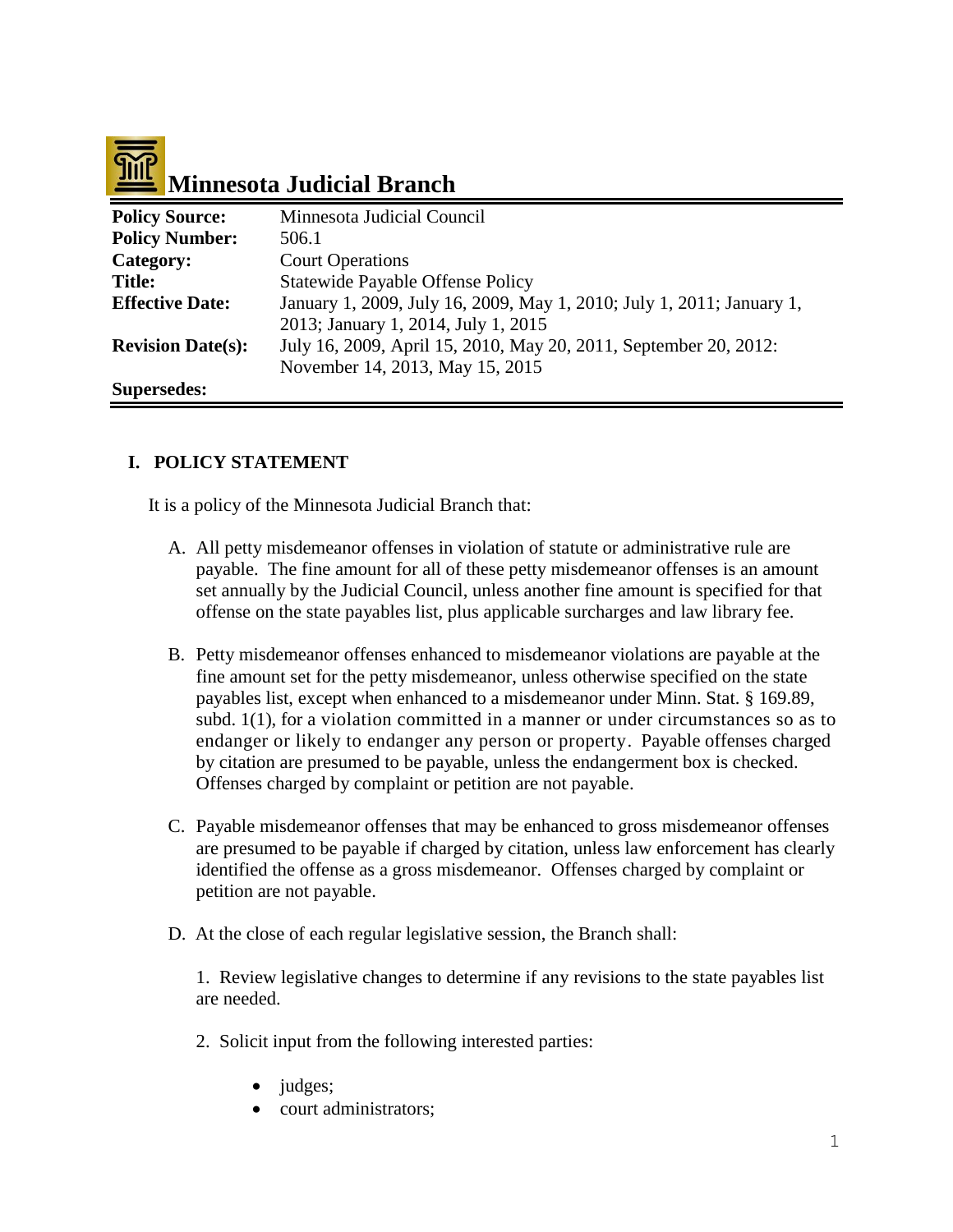- the Department of Public Safety;
- the Department of Transportation;
- the Department of Natural Resources;
- law enforcement associations:
- prosecutorial organizations;
- defense organizations; and
- any other agencies or organizations as deemed appropriate.

3. Consider all requests for revisions to the state payables list and submit a recommendation to the Judicial Council.

4. Publish the proposed list for a 30 day notice and comment period.

5. Approve and publish revisions to the list to become effective January 1 of the next year unless the legislature, by law, provides otherwise.

E. For adult court payable offenses charged by citation:

1. The amount to be paid is the fine amount set by the Judicial Council for each offense charged, plus the applicable law library fee, the surcharge to be imposed under Minn. Stat. § 357.021, subd. 6, and when applicable, any other surcharge otherwise provided in statute (examples include Minn. Stat. § 169.14, subd. 2(d) (speeding in excess of 20 mph), 3(b) (emergency vehicle), 5a(d) (school zone), 5d(e) (work zone), and wildlife restitution under Minn. Stat. § 97A.341 if the value of the wild animal adopted by rule is specified on the citation). If a citation charges multiple offenses and the person chooses to make payment in lieu of appearing in court, a conviction shall be entered on each offense and the amount to be paid shall include the payable fine amount for each offense charged.

2. If the defendant or anyone paying on the defendant's behalf, pays the entire fine or any portion of the fine, court staff shall enter a guilty plea and conviction on all charges on the citation. Payment or partial payment made by dishonored check does not negate the guilty plea and conviction. A merchant chargeback on an electronic transaction also does not negate the guilty plea and conviction.

3. If the defendant signs an admission of guilt, waiver of rights, and an agreement to pay the fine, court staff shall enter a guilty plea and conviction on all charges on the citation.

4. If there is no corresponding case in the court's case management system, and the payment or signed admission of guilt form is accompanied by a copy of the citation, court staff shall initiate a case using that copy and then enter the guilty plea and conviction.

5. Any unpaid amounts resulting from a conviction entered under paragraphs 2 through 4 shall be referred to collections as provided in Policy [209\(b\) Collection of](http://courtnet.courts.state.mn.us/Documents/100/docs/Human_Resources/Collection_of_Past_Due_Accounts_2010.doc)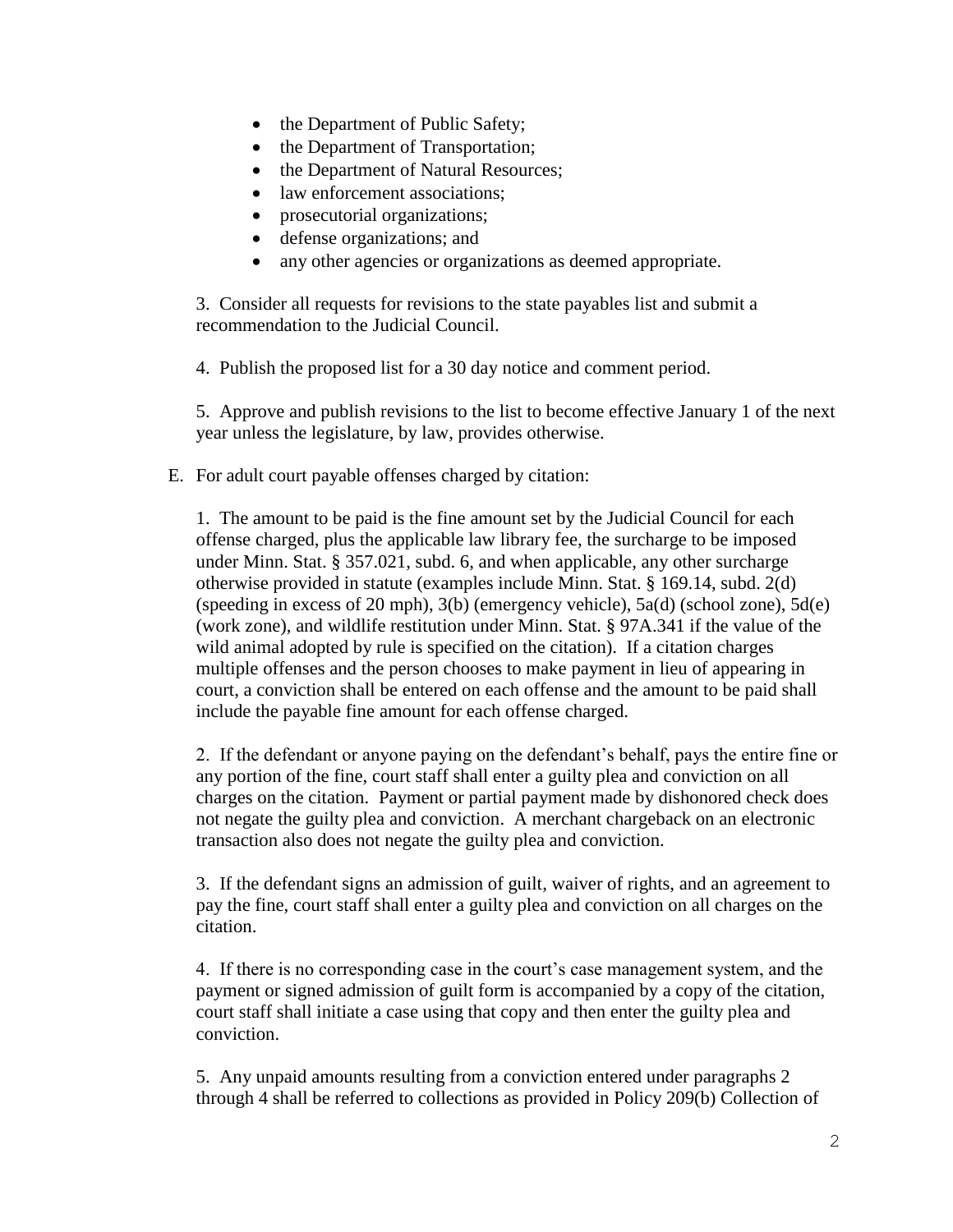[Past-Due Accounts.](http://courtnet.courts.state.mn.us/Documents/100/docs/Human_Resources/Collection_of_Past_Due_Accounts_2010.doc)

- F. For juvenile court offenses charged by citation:
	- 1. All offenses on the state payables lists are payable by juveniles in juvenile court. Minn. R. Juv. Del. P. 6.06, subd. 3. Juvenile citations are payable whether designated as a juvenile traffic, juvenile petty, or delinquency matter.
	- 2. The amount to be paid is as described in paragraph E.1, except that if any offense charged is a non-traffic offense with a fine on the payables list of over \$100, the fine is deemed to be \$100 for that offense. Minn. Stat. § 260B.235, subd. 4.

Please note: the law library fee and the surcharge under Minn. Stat. § 357.021, subd. 6, do not apply in juvenile court cases.

- 3. If the juvenile presents a completed Plea and Waiver Form and full payment, court staff shall enter a guilty plea and a juvenile petty offender or juvenile traffic offender adjudication, as applicable, for all charges on the citation, even if the citation was designated as a delinquency matter.<sup>1</sup> Payment made by dishonored check does not negate the guilty plea and adjudication. A merchant chargeback on an electronic transaction also does not negate the guilty plea and adjudication.
- 4. If the juvenile presents a completed Plea and Waiver Form, and pays only a portion of the fine or requests a payment plan, the court shall return the payment and require the juvenile to appear in court.
- 5. If there is no corresponding case in the court's case management system, and a juvenile charged by citation presents payment and a copy of the citation, court staff shall not initiate a case and should instead refer the juvenile to the prosecutor.
- G. Ordinances  $2$ 
	- 1. Except as otherwise provided in this section:
		- a. All petty misdemeanor ordinance violations are payable at a fine amount determined under paragraph 4 of this section.
		- b. All ordinances in which there is both a petty misdemeanor and misdemeanor penalty for the same offense, both the petty misdemeanor and misdemeanor

 $\overline{\phantom{a}}$ <sup>1</sup> See Minn. Stat. §§ 260B.225, subd. 2, and 260B.235, subd. 1 (noting a child may not be adjudicated delinquent unless a hearing is held and certain findings are made).

<sup>&</sup>lt;sup>2</sup> Minn. R. Crim. P. 23.03, subd. 2(2): "Each district court may establish, under a process approved by the Judicial Council, a fine for any ordinance that may be paid in lieu of a court appearance by the defendant." The annual review process in section D of this Policy does not apply to ordinances.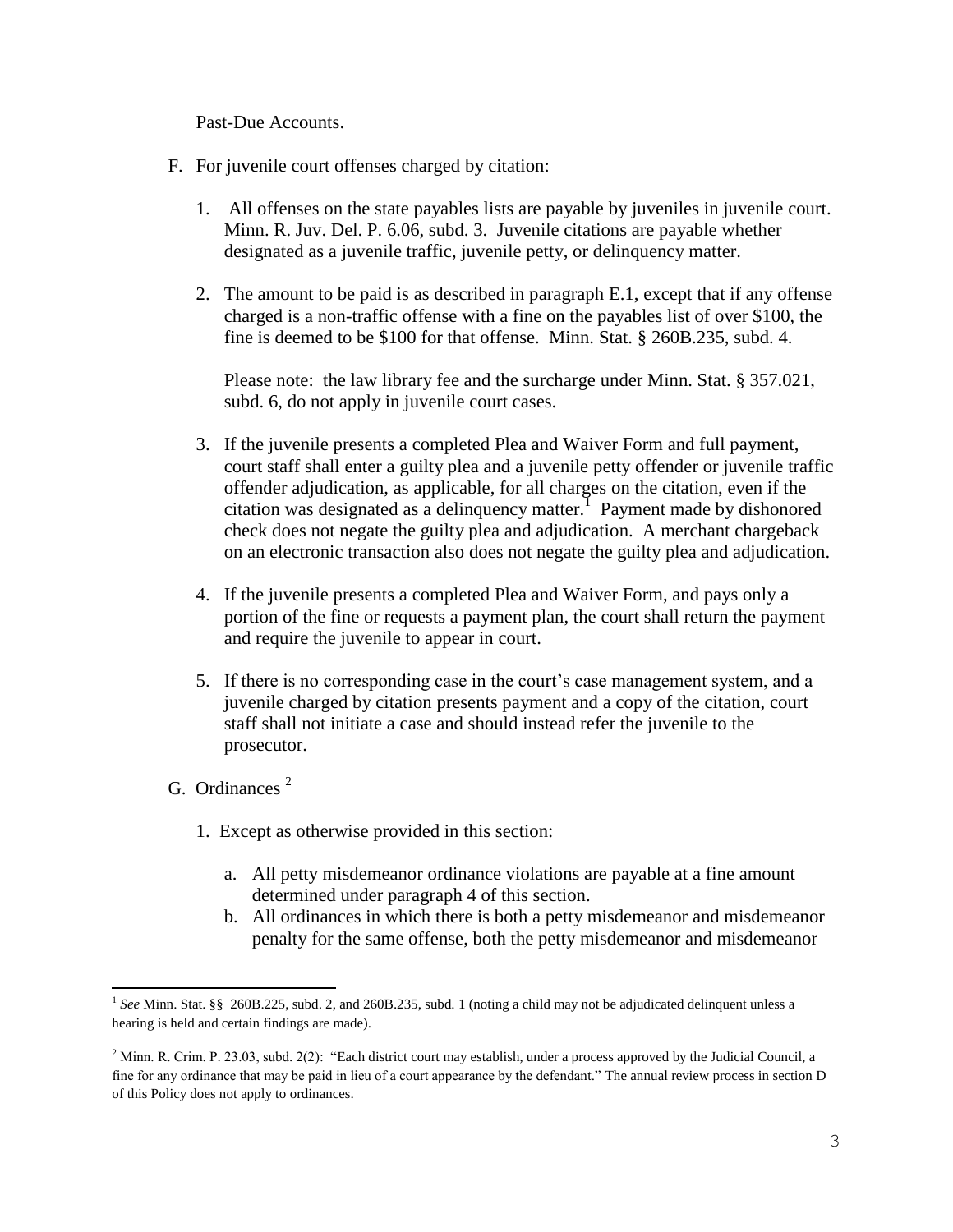ordinance violation are payable at a fine amount determined under paragraph 4 of this section.

- c. All violations of ordinances that adopt or incorporate a statute, administrative rule or a chapter of the Minnesota Statutes or Minnesota Rules are payable if the statute or rule adopted or incorporated is payable. If the statute or rule adopted or incorporated is not payable, then the ordinance violation is not payable. If payable, the fine amount is that set for violation of the statute or rule.
- d. After consultation with the prosecuting authority, other misdemeanor ordinance violations may be made payable without court appearance only if the district court in which an ordinance applies designates it as a payable offense and sets a payable fine amount. When a misdemeanor ordinance applies in multiple counties, it is payable only if so designated by the district courts in all of the counties in which it applies; the fine amount set for the ordinance must be the same in all of the counties in which the ordinance applies.
- 2. Court appearance is required if:
	- a. The endangerment box is checked on the citation; or
	- b. The offense is charged by complaint or petition; or
	- c. The ordinance charged adopts or incorporates a statute, administrative rule or a chapter of the Minnesota Statutes or Minnesota Rules, and the specific offense cited requires a court appearance when charged under the Minnesota Statutes or Minnesota Rules.
- 3. When a subdivision of government enacts an ordinance that adopts or incorporates a statute, administrative rule or a chapter of the Minnesota Statutes or Minnesota Rules, it is presumed that it adopts only those offenses with penalties within its authority to prescribe. For these ordinances, law enforcement must indicate a petty misdemeanor or misdemeanor level of offense on the citation.
- 4. Unless a district court sets a different fine amount for a petty misdemeanor offense, the fine amount shall be determined as follows:
	- a. If an ordinance sets a specific fine for an offense, the payable fine is the amount set by ordinance, even if a comparable offense on the statewide payables list has a different fine amount.
	- b. If a specific fine is not set by ordinance and there is a comparable offense on a statewide payable list, the payable fine is the amount of the comparable offense.
	- c. If a specific fine is not set by ordinance and there is not a comparable offense on a statewide payable list, the fine amount is the default fine amount set for petty misdemeanor violations of statutes and administration rules.